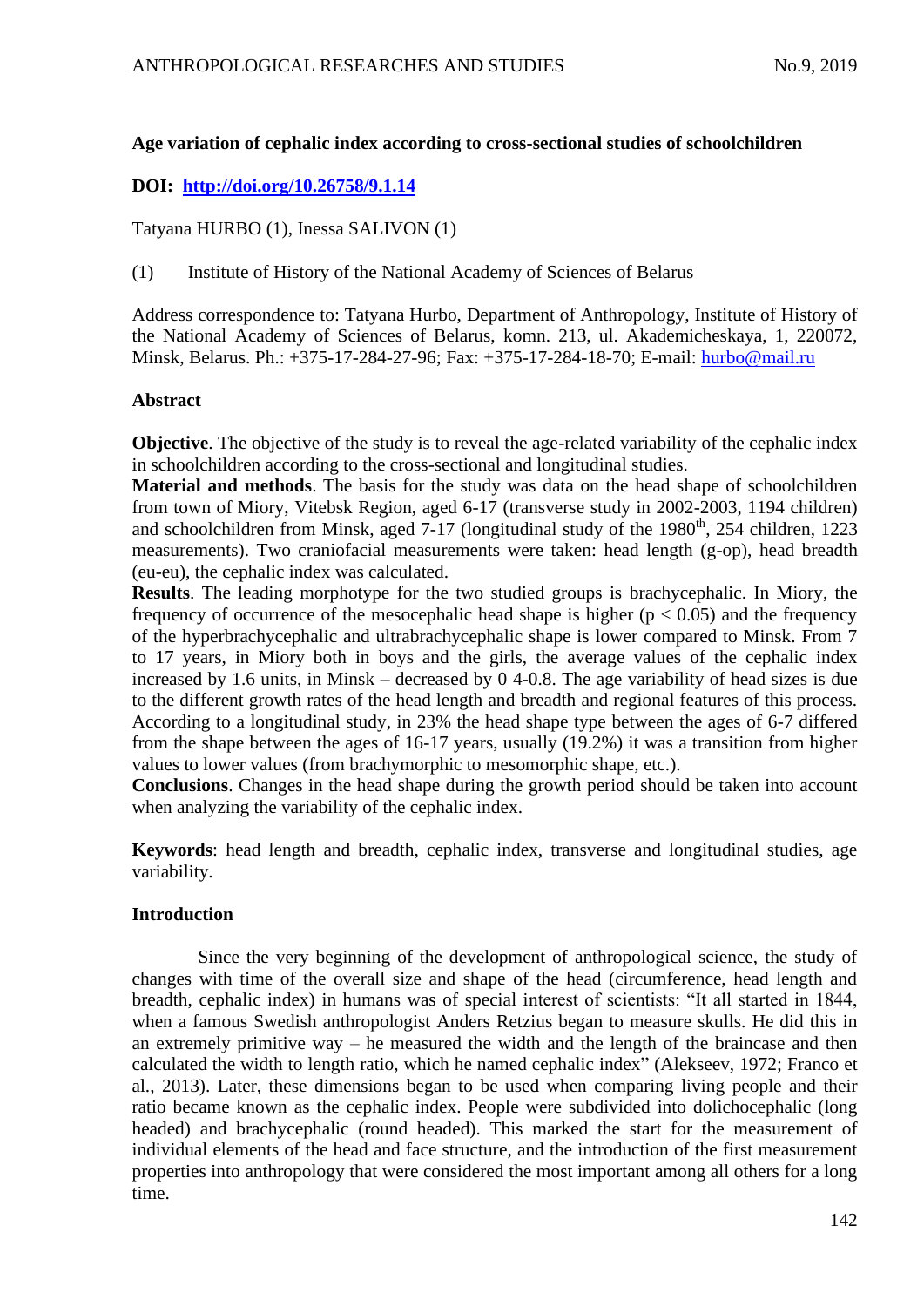One of the most striking tendencies in the shape change of the cerebral part of skull in the Slavic population of the East European Plain during the last millennium, noted by the Russian anthropologists Bogdanov, Debets, Alekseeva and others, was a tendency of brachycephalization, i.e., "rounding" of the skull shape due to the shortening of the longitudinal and expansion of the transverse diameters (Khit, 1968; Purunjan et al., 2002). The issues of epochal variability of the skull size and shape in people living in Belarus were identified by Salivon, who, based on the craniological and cephalometric data received by her, showed a directional process of brachycephalization that was occurring throughout the 2<sup>nd</sup> millennium AD, which made it possible to express a hypothesis about its microevolutionary nature (Salivon,  $2011$ ). However, the  $20<sup>th</sup>$  century made some adjustments to this process. More and more authors in different countries began to talk about the opposite tendency of structural transformation – towards dolichocephalization (or debrachycephalization) of the head in modern humans (Kouchi, 2000; Pavlica et al., 2018; Salivon, 2008; Tineshev and Dimov, 2013).

In addition to studying the epochal variability of the cephalic index, it is also important to study its age variability. The patterns in the development of head and face size in children in the process of growth were discussed by anthropologists as exemplified in the cross-sectional studies in the middle of the 20<sup>th</sup> century (Miklashevskaya, 1968; Miklashevskaya, Solovyova and Godina, 1988). The main type of the growth curve expressing the growth patterns of the majority of head and face sizes in children in postnatal development is a parabola of the  $3<sup>rd</sup>$  order. The most intensive growth of the head occurs in the first years of life, then the growth gradually decreases, reaching a minimum. During puberty, the growth begins again, which ends with the end of puberty. Great similarity was found in the age dynamics among the members of different ethnic and racial groups. However, there is not enough information on the age dynamics of the head size and the braincase shape obtained as a result of the longitudinal studies. Often, children of different ages are combined into one group, without taking into account possible changes in the shape of child head during growth (Akinbami, 2014; Vojdani et al., 2009). The objective of our study is to reveal the age-related variability of the cephalic index in schoolchildren according to the transverse and longitudinal studies.

### **Material and methods**

In 2002-2003, Hurbo conducted an anthropometric measurement of the head and face sizes in children aged 6-17 in the town of Miory, Vitebsk region, Belarus. Miory is a small district center with a population of 9.3 thousand people; the industry is represented by food, mixed feed and flax processing facilities. Miory district is a border area, having a common border with Latvia in the north. In total, the city has 3 schools, where 1194 children were examined (593 boys and 601 girls) according to the standard anthropometric program.

From 1982 to 1991, Salivon performed a longitudinal anthropometric study of 149 boys and 105 girls of Minsk, the capital of the Republic of Belarus. In total, 1223 measurements have been carried out within 11 years. Minsk is the largest city in Belarus, is a political, economic, cultural and scientific center of the republic. According to the 1989 census, the population of Minsk was more than 1 million 600 thousand people.

Due to the fact that only 6-89 children represented a group of the same age, and at classifying them by morphotypes, the subgroups obtained were very small, we distinguished four age intervals to trace the age variability of the morphotypes: 6-9, 10-12, 13-15 and 16-17 years of age.

When considering the properties of the head shape based on the cephalic index value, different variants of the head shape are distinguished. There are various classifications of the head shape. For example, one of them distinguishes 3 shape types. With a cephalic index of not more than 74.9, it is dolichocephaly (long head), with a cephalic index ranging from 75.0 to 79.9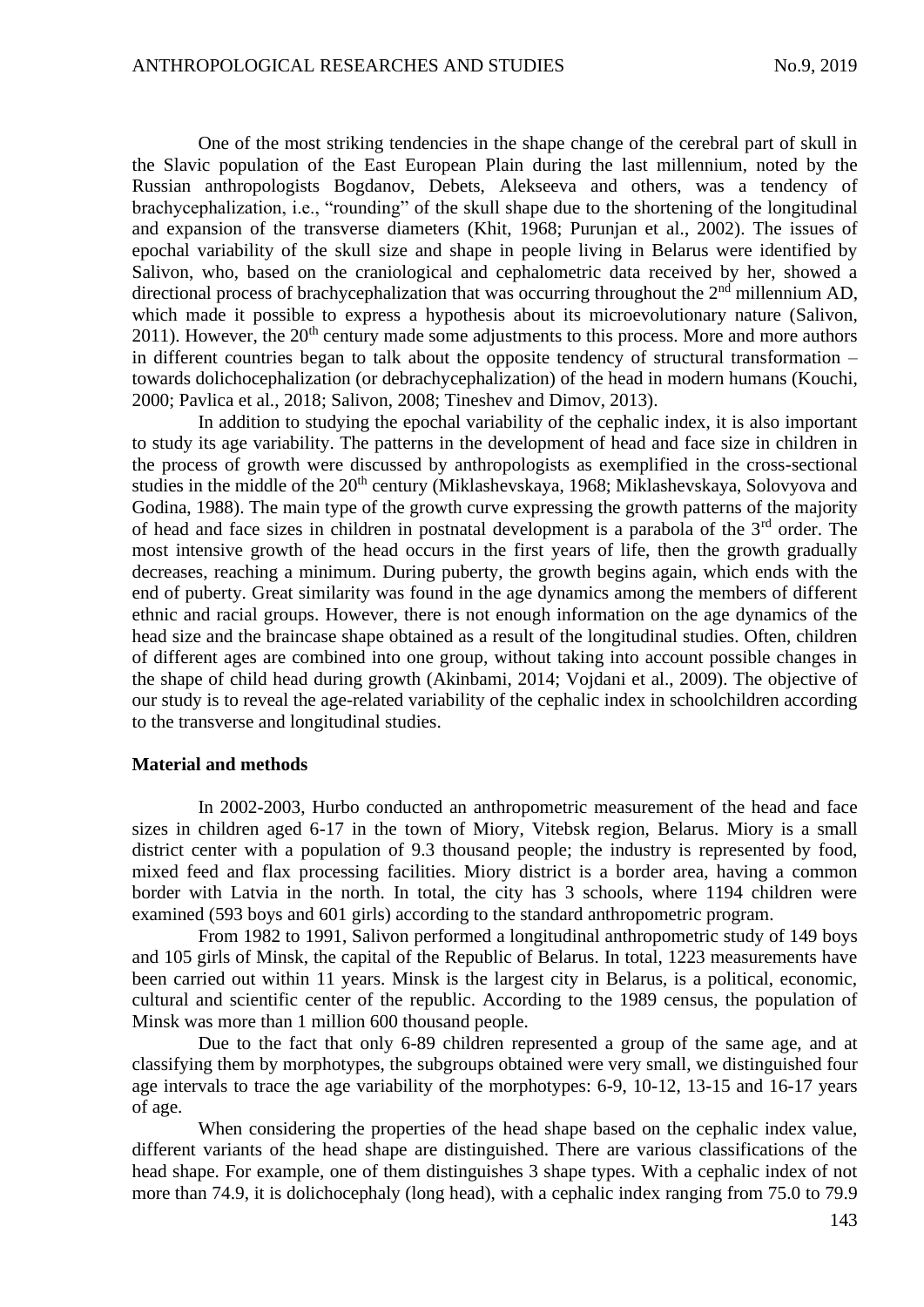– it is mesocephaly (moderate head), and with a cephalic index greater than  $80.0 -$  it is brachycephaly (short head, or round head). However, more extensive classifications are used quite often, for example, Broca's one, with 5 morphotypes, and others (Rauten et al., 2014).

We have used the following scheme for classifying the morphotypes: variations of the cephalic index from 70.0 to 74.9 inclusively belong to the dolichocephalic morphotype, from 75.0 to 79.9 – to the mesocephalic, from 80.0 to 84.9 – to the brachycephalic; to the hyperbrachycephalic – from 85.0 to 89.9, and to the ultrabrachycephalic – from 90.0 and more (Williams et al., 1995).

In order to trace how the cephalic index of one person changes with age, we selected from the whole group of children of Minsk those whose head sizes were measured during the entire observation period, i.e. between the ages of 7 to 17 (these are 10-11 years of observations). We obtained a group of 28 boys and 24 girls. Since the differences by the cephalic index were statistically insignificant, we united them into one group of 52 children.

All studies were carried out in accordance with the procedures of bioethics. The same measurement protocol was used in our investigations. The head and face sizes were measured according to the standard anthropometric method (Bunak, 1941; Williams et al., 1995). The large spreading calipers were used for the measurements. Two craniofacial measurements were taken: head length (g-op), head breadth (eu-eu). The cephalic index was calculated from head breadth (eu-eu) and head length (g-op) as:

 $CI = Head breadth (eu-eu) \times 100$  / Head length (g-op).

Statistical analyses of the obtained data were conducted by mean Statistica 7 software. Basic descriptive statistics were computed: Means and standard deviation values (SD). The Student's t-test and Pearson's chi-square test were used for evaluating age differences between groups. P value  $< 0.05$  was considered statistically significant. As the numbers per age group are small, confidence intervals (95%CI) for all percent values were determined.

### **Results**

Tables 1 and 2 present the age variability of the head length and breadth, as well as the cephalic index in Minsk and Miory.

The head's length of Miory boys aged between 6 and 17 years old increased by 9.9 mm (almost 1 cm), respectively by 5.9 mm in girls. Since we conducted the transverse study, and the individual variability of the head sizes, including the diameters, could be more significant than the age variability, we also indicated negative dynamics of values in certain periods. For example, the average intergroup values of the head length in girls decreased at the age of 6-8, 9- 10, 11-12 (at 7-8 and 11-12 at p < 0.05), in boys – at the age of 9-10, 12-13. A certain increase in the average group values was recorded in girls at the age of 8-9 and 10-11 (by 3.9 and 2.8 mm, respectively,  $p < 0.001$ ), in boys – at the age of 7-8 (by 3.4 mm,  $p < 0.001$ ), and 10-11, 13-15 (by 1.9-2.2 mm annually,  $p < 0.05$ ).

The head's length of Minsk boys aged between 7 and 17 years old increased by 14.1, respectively by 10.2 mm in girls. The most active period of increase in the head length in boys was recorded at the age of 12-16, when its average value was increasing by 1.8-2.3 mm each year. In girls, the maximum increments of the average values of this diameter were observed at 11-12 (+2.8 mm,  $p < 0.05$ ) and 13-14 (+2.0 mm); at the age of 12-13, there was a negative trend, which was probably influenced by the small number of children examined at the age of 12 (only 26 children).

The head's breadth of Miory boys increased between the ages of 6 and 17 years old by 8.5 mm, respectively by 7.7 mm in girls. The maximum increments of the average group values of the index in girls were observed at the age of 10-11 and 12-13 (by 3.0-3.3 mm,  $p < 0.001$ ); significant gains were also observed at the age of 8-9 (by 1.9 mm,  $p < 0.01$ ) and 16-17 (by 1.5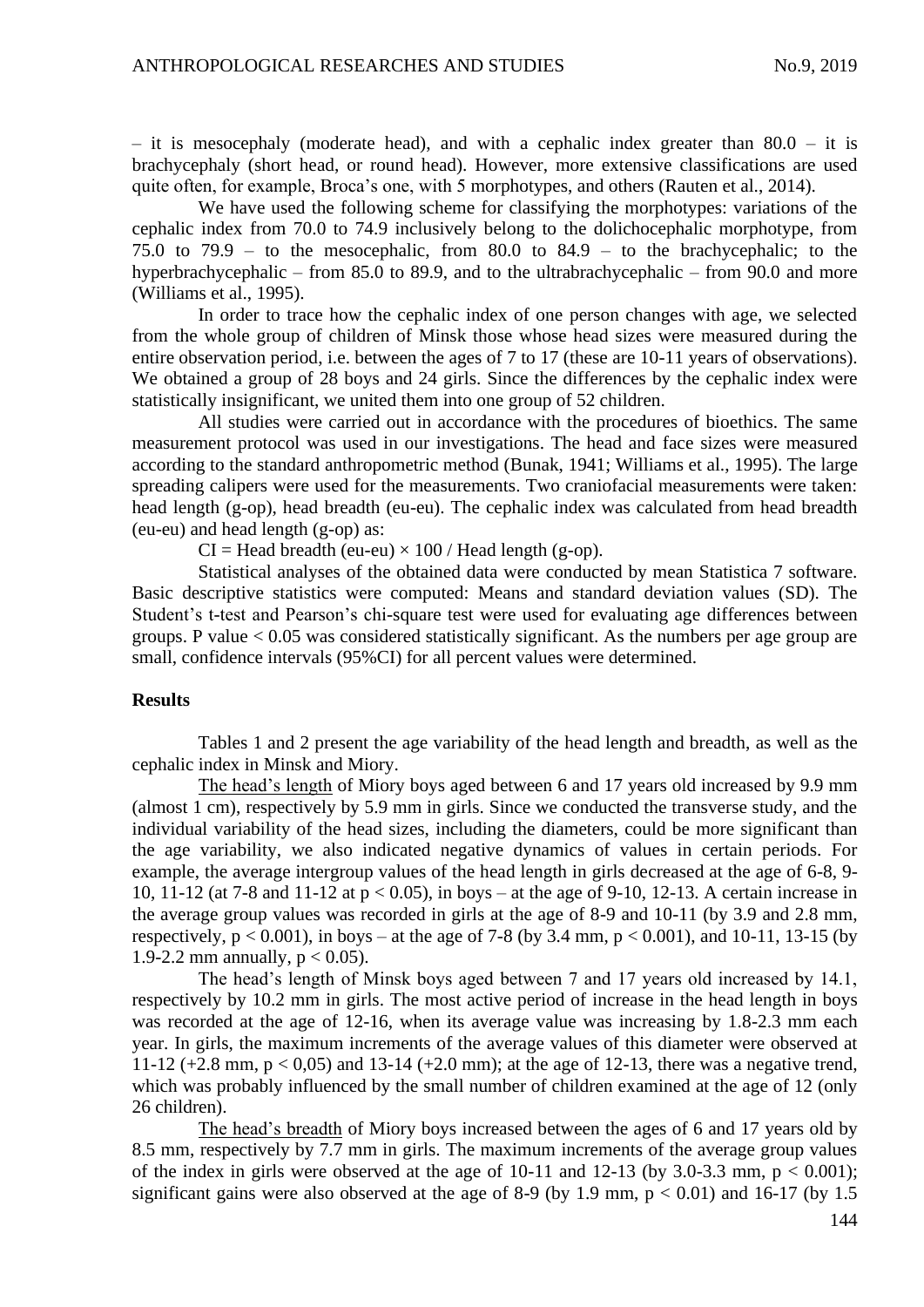mm,  $p < 0.05$ ). For boys, the head's breadth most actively incremented at the age of 7-8 years old (by 2.7 mm,  $p < 0.001$ ), 10-11 and 12-13 years old (by 1.5 and 1.6 mm, respectively,  $p <$ 0.05), as well as 13-14 years old (by 2.2 mm,  $p < 0.01$ ).

The head's breadth of Minsk boys increased by 10.1 mm, respectively by 7.6 mm in girls. In both the boys and the girls, the maximum increments of the average values of this diameter occurred at the age of 7-8 (by 1.8 and 1.3 mm, respectively) and at the age of 12-13 (by 1.7 and 2.7 mm, in girls – p < 0.05). A slight negative trend was recorded at the age of 10-11 in boys and at the age of 13-14 and 15-16 in girls. Apparently, such trend took place due to the fact that the composition of the examined children varied, and it was not always possible to measure each child annually.

The cephalic index in boys of Miory was in the range of 80.0-82.2, in girls – in the range of 80.1-82.1, still showing a slight increase in values: for example, while at the age of 6-11 years the cephalic index was 80-81 both in boys and the girls, while it was mainly 81-82 at the age of 12-17 years old. In boys, an increase in the cephalic index at the age of 9-10 and 12-13 years old (by 1.1 and 1.5 units) reached a level of statistical significance ( $p < 0.05$ , respectively p  $< 0.01$ ).

In boys of Minsk, the cephalic index varied in the range of 81.4-83.1: while it was predominantly increasing in the age range of 7-10, reaching its maximum at the age of 10, it was steadily declining between the ages of 12 to 17, reaching the minimum value of 81.4. Perhaps the reason for such dynamics of the index is the alternation of the acceleration of the growth of either longitudinal, or transverse head sizes, that is, in a wavelike growth process. In general, the average value of the cephalic index decreased by 0.8 between 7 and 17 years of age. In girls, the cephalic index was in the range of 81.7-83.4, increasing and decreasing, and reducing in general by 0.4 between the ages of 7 to 17. The maximum increase in the value of the cephalic index took place at 12-13 years old  $(+1.7, p < 0.05)$ , after which there was a tendency to decrease in its values.

Regarding the head shape of Miory boys, the dolichocephalic head shape was extremely rare (2.8-5.8% in certain age periods, 4.6% in the total sample). The mesocephalic head shape was typical for 22.4-45.5% (34.4% in the total sample) of the boys. Its occurrence is maximum at the age of 6-9 and minimum at the age of 16-17 years old. The brachycephalic morphotype was more common than the others: its frequency varied in the range of 40.4-48.6% (45.4% in the total sample). The hyperbrachycephalic shape of the head was typical for 7.7-24.3% (14.8% on average) of the boys of Miory, progressively increasing from 6-9 to 16-17 years old. The ultrabrachycephalic morphotype was encountered in isolated cases (0.6-1.3%).

The girls of Miory, like the boys, had extremely rare cases of dolichocephalic and ultrabrachycephalic shapes of the head: 0.9-6.4% in certain age samples of the examined children (3.8% in the total sample), and 0.6-2.9% (1.0%), respectively. Mesocephalic shape was encountered in 27.9-39.2% of cases (33.0% in the total sample). The most typical head shape in girls of Miory is brachycephalic (43.7-51.4% at certain ages, 46.9% in the total sample), and the hyperbrachycephalic shape is somewhat rarer (10.2-20.6% at certain ages, 15.3% in the total sample).

As with certain ages, the following trend can be observed when grouping the data into intervals. With aging (between 6 and 17 years of age), the proportion of dolichocephalic and mesocephalic shapes decreases, while the proportion of brachycephalic and hyperbrachycephalic shapes increases.

In children of Minsk, the least common is ultrabrachycephalic and dolichocephalic head shape. In boys of different age groups, the ultrabrachycephalic morphotype was noted in 2.7- 4.5% of cases (4.0% in the total sample), in girls – in 0.0-2.3% (1.7% in total), dolichocephalic morphotype – in 2.8-6.8 (4.4%) and 1.7-3.2% of cases  $(2.3\%)$ , respectively. Most often, the children living in the capital had a brachycephalic head shape: in boys, at different age periods,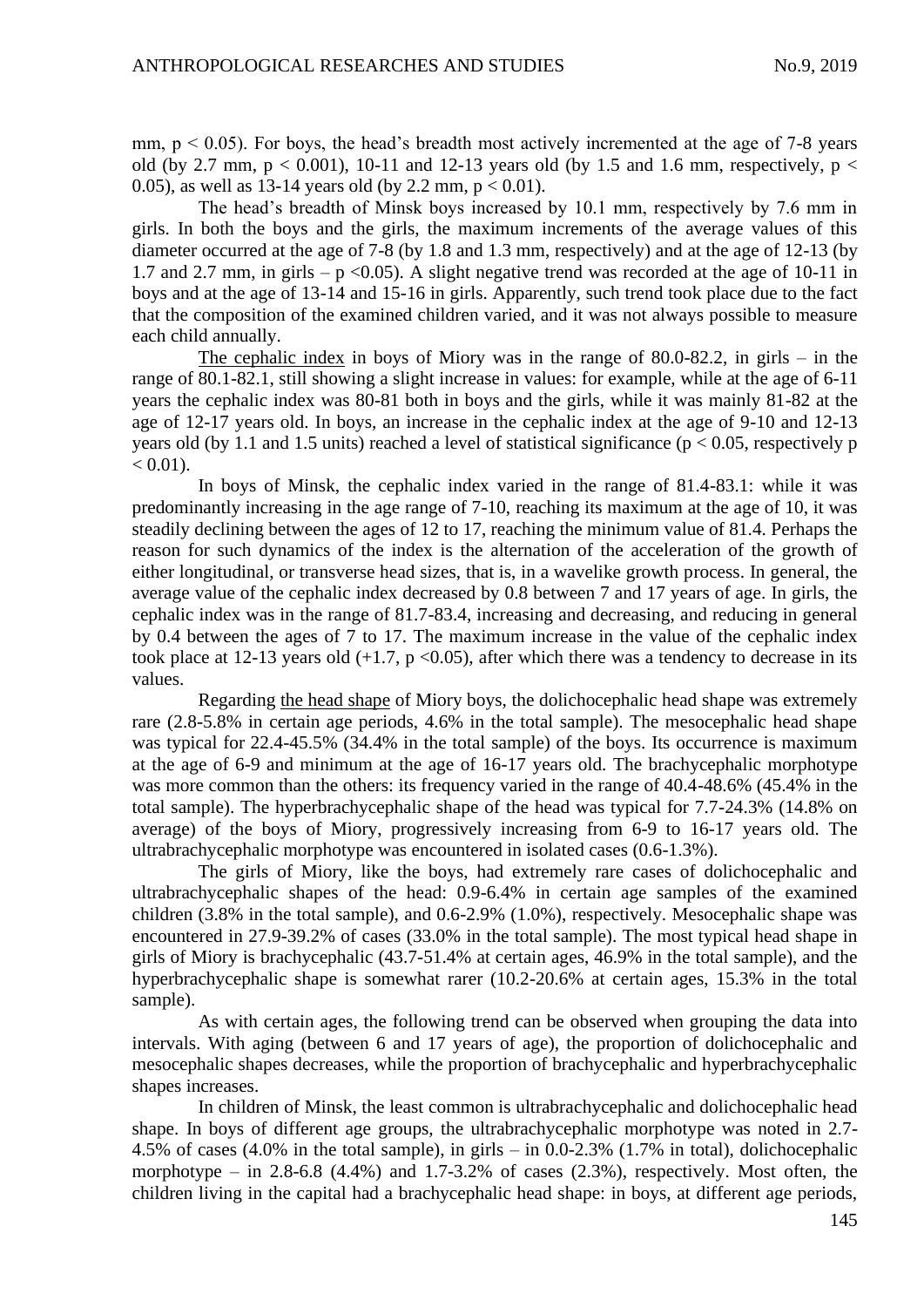its frequency varies in the range of 42.4-51.9% (46.6% in the total sample), in girls – in the range of 47.1-57.0 % (53.0% on average). The mesocephalic morphotype was typical for 19.1-29.1% of boys (24.7% in the total sample) and 17.3-24.7% of girls (21.2% in total), hyperbrachycephalic – for 18.2-23.7% (20.3%) and 15.1-25.7% (21.8%) of children, respectively.

With aging, there was a decrease in the proportion of children with hyperbrachycephalic shape, and an increase of brachycephalic head shape in girls and dolichocephalic head shape in boys.

The analysis of the variability of the cephalic index in children of Minsk between the ages of 7 to 17, who were observed over all 10-11 years, showed that the value of the cephalic index decreased with age in children in 75% of cases, increased in 21.2%, and remained unchanged in 3.8%. The range of variability is significant – from  $-4.3$  to  $+5.9$ , i.e. the cephalic index could both decrease by 4.3, and increase by 5.9, and on average the cephalic index decreased by 0.8. In 21.2%, the cephalic index changed by more than  $\pm$  2.0 (fig. 1).

In most cases (53.9%), the value of the cephalic index varied within the same morphotype; in 23.1% of cases, the morphotype returned to the original category by the end of the observation period, even if it changed during the school period. Only in 23%, the head shape type between the ages of 6-7 differed from the shape between the ages of 16-17 years, usually (19.2%) it was a transition from higher values to lower values (from brachymorphic to mesomorphic shape, etc.).



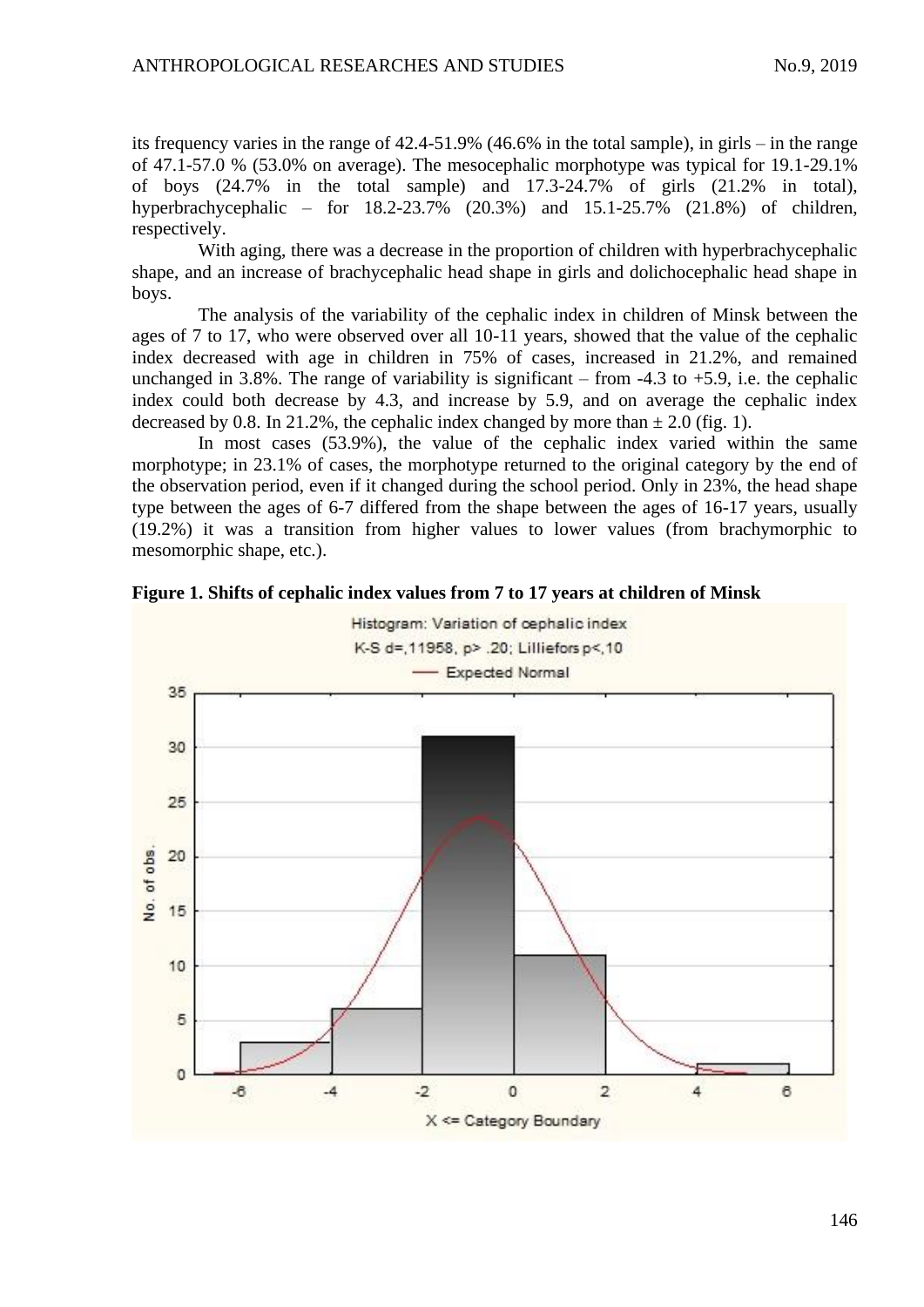| Age,           | Minsk     |                 |           |                  |           |                |           |           | Miory           |           |                  |           |                |           |  |  |  |
|----------------|-----------|-----------------|-----------|------------------|-----------|----------------|-----------|-----------|-----------------|-----------|------------------|-----------|----------------|-----------|--|--|--|
| years          | ${\bf N}$ | head length, mm |           | head breadth, mm |           | cephalic index |           | ${\bf N}$ | head length, mm |           | head breadth, mm |           | cephalic index |           |  |  |  |
|                |           | Mean            | <b>SD</b> | Mean             | <b>SD</b> | Mean           | <b>SD</b> |           | Mean            | <b>SD</b> | Mean             | <b>SD</b> | Mean           | <b>SD</b> |  |  |  |
| 6              |           |                 |           |                  |           |                |           | 9         | 177.3           | 5.2       | 144.6            | 6.4       | 81.6           | 4.0       |  |  |  |
| $\overline{7}$ | 40        | 178.5           | 5.8       | 146.5            | 5.8       | 82.2           | 3.9       | 46        | 178.5           | 5.9       | 143.2            | 5.4       | 80.3           | 3.6       |  |  |  |
| 8              | 70        | 179.5           | 6.9       | 148.3            | 5.1       | 82.7           | 4.0       | 46        | 181.9           | 7.0       | 145.9            | 4.7       | 80.3           | 3.4       |  |  |  |
| 9              | 67        | 180.5           | 7.0       | 149.4            | 5.8       | 82.9           | 4.4       | 55        | 182.1           | 5.6       | 145.6            | 4.6       | 80.0           | 3.6       |  |  |  |
| 10             | 36        | 181.6           | 7.6       | 150.8            | 6.0       | 83.1           | 4.5       | 52        | 180.8           | 5.2       | 146.3            | 5.5       | 81.1           | 3.8       |  |  |  |
| 11             | 57        | 182.4           | 6.2       | 150.3            | 5.8       | 82.5           | 4.1       | 49        | 182.7           | 6.5       | 147.8            | 4.6       | 81.0           | 3.4       |  |  |  |
| 12             | 38        | 183.3           | 6.6       | 151.6            | 6.2       | 82.8           | 4.0       | 51        | 183.6           | 7.3       | 147.4            | 4.6       | 80.4           | 3.8       |  |  |  |
| 13             | 73        | 185.6           | 6.7       | 153.3            | 6.0       | 82.7           | 4.4       | 68        | 182.1           | 8.5       | 149.0            | 6.8       | 81.9           | 3.1       |  |  |  |
| 14             | 83        | 187.5           | 7.4       | 154.4            | 6.1       | 82.5           | 4.3       | 64        | 184.3           | 7.8       | 151.2            | 3.7       | 82.2           | 3.9       |  |  |  |
| 15             | 88        | 189.6           | 7.0       | 155.4            | 6.4       | 82.0           | 4.2       | 46        | 186.5           | 8.0       | 151.3            | 5.1       | 81.2           | 4.4       |  |  |  |
| 16             | 89        | 191.4           | 6.9       | 156.6            | 7.1       | 81.9           | 4.4       | 54        | 186.6           | 5.2       | 153.0            | 7.3       | 82.0           | 4.2       |  |  |  |
| 17             | 59        | 192.6           | 6.9       | 156.6            | 6.7       | 81.4           | 4.2       | 53        | 187.2           | 7.8       | 153.1            | 4.4       | 81.9           | 3.7       |  |  |  |

**Table 1. Head dimensions and cephalic indices of studied boys**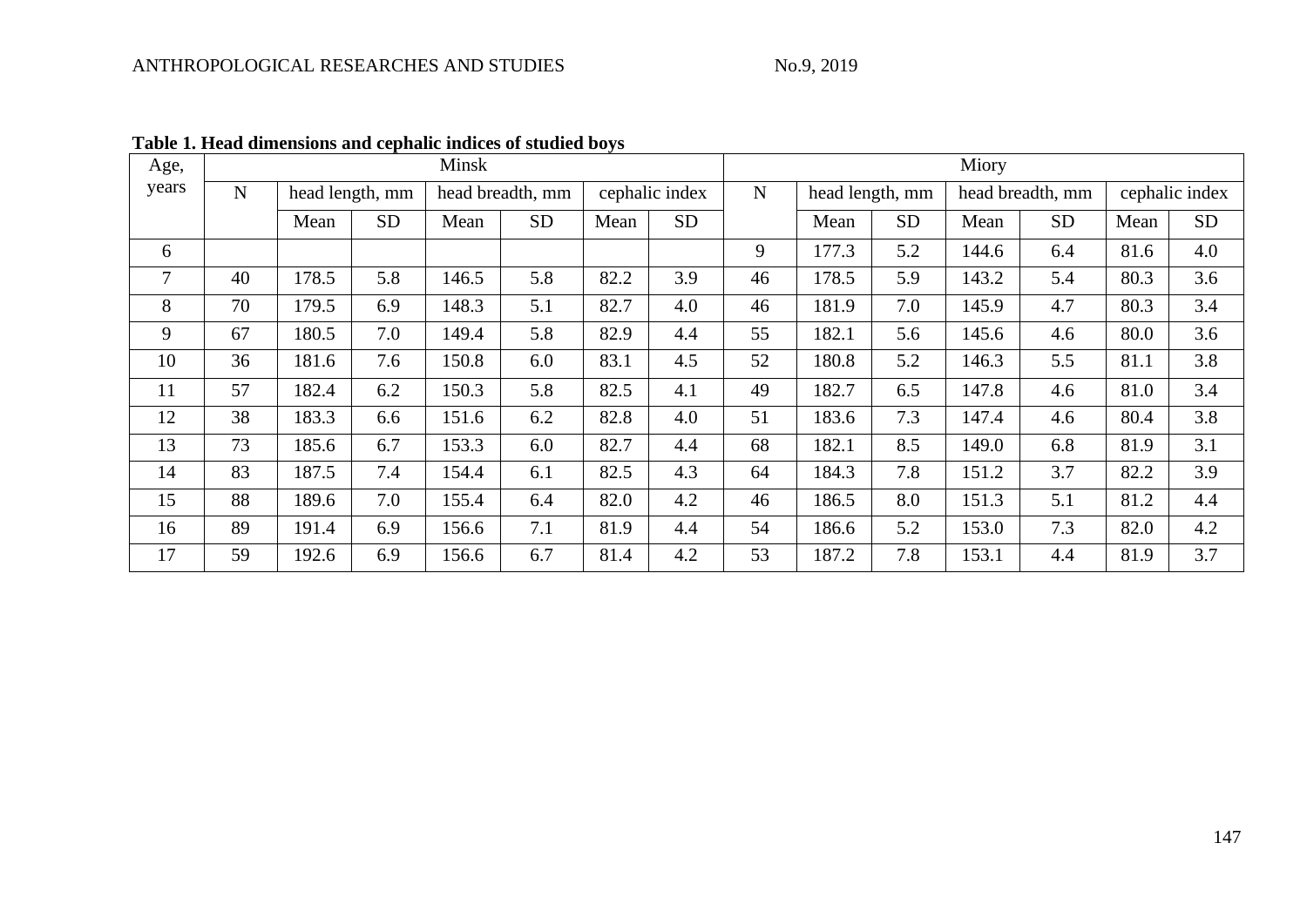| Age,           |             |                 |           | Minsk            |           |                | Miory     |             |                 |           |                  |           |                |           |  |
|----------------|-------------|-----------------|-----------|------------------|-----------|----------------|-----------|-------------|-----------------|-----------|------------------|-----------|----------------|-----------|--|
| years          | $\mathbf N$ | head length, mm |           | head breadth, mm |           | cephalic index |           | $\mathbf N$ | head length, mm |           | head breadth, mm |           | cephalic index |           |  |
|                |             | Mean            | <b>SD</b> | Mean             | <b>SD</b> | Mean           | <b>SD</b> |             | Mean            | <b>SD</b> | Mean             | <b>SD</b> | Mean           | <b>SD</b> |  |
| 6              |             |                 |           |                  |           |                |           | 6           | 177.0           | 4.6       | 142.2            | 5.4       | 80.4           | 3.6       |  |
| $\overline{7}$ | 24          | 174.0           | 6.0       | 142.8            | 4.5       | 82.2           | 4.2       | 46          | 176.1           | 6.3       | 141.5            | 4.1       | 80.4           | 3.7       |  |
| 8              | 57          | 175.1           | 5.9       | 144.1            | 4.8       | 82.4           | 3.7       | 47          | 173.8           | 7.6       | 140.3            | 4.9       | 80.8           | 3.1       |  |
| 9              | 59          | 175.8           | 6.1       | 145.3            | 4.7       | 82.7           | 3.7       | 59          | 177.7           | 6.2       | 142.2            | 5.2       | 80.1           | 3.9       |  |
| 10             | 43          | 177.0           | 6.0       | 145.9            | 4.7       | 82.5           | 3.3       | 50          | 177.6           | 5.9       | 142.2            | 5.3       | 80.2           | 3.6       |  |
| 11             | 48          | 177.4           | 5.6       | 146.4            | 5.2       | 82.6           | 3.8       | 53          | 180.4           | 5.5       | 145.2            | 5.1       | 80.5           | 3.0       |  |
| 12             | 26          | 180.2           | 5.6       | 147.0            | 4.8       | 81.7           | 3.5       | 54          | 178.6           | 5.8       | 144.8            | 5.2       | 81.2           | 3.5       |  |
| 13             | 52          | 179.5           | 5.7       | 149.7            | 5.0       | 83.4           | 3.0       | 66          | 180.6           | 6.0       | 148.1            | 5.0       | 82.1           | 3.5       |  |
| 14             | 59          | 181.5           | 5.9       | 149.4            | 5.5       | 82.4           | 3.3       | 48          | 180.6           | 7.0       | 148.2            | 5.5       | 82.1           | 3.8       |  |
| 15             | 62          | 182.5           | 5.4       | 150.5            | 4.8       | 82.6           | 3.4       | 61          | 181.2           | 7.0       | 147.6            | 5.1       | 81.6           | 4.3       |  |
| 16             | 54          | 183.1           | 6.1       | 150.3            | 4.4       | 82.2           | 3.5       | 56          | 181.5           | 6.5       | 148.4            | 5.8       | 81.9           | 3.9       |  |
| 17             | 39          | 184.2           | 6.1       | 150.4            | 4.2       | 81.8           | 3.3       | 55          | 182.9           | 6.5       | 149.9            | 4.5       | 82.0           | 3.1       |  |

**Table 2. Head dimensions and cephalic indices of studied girls**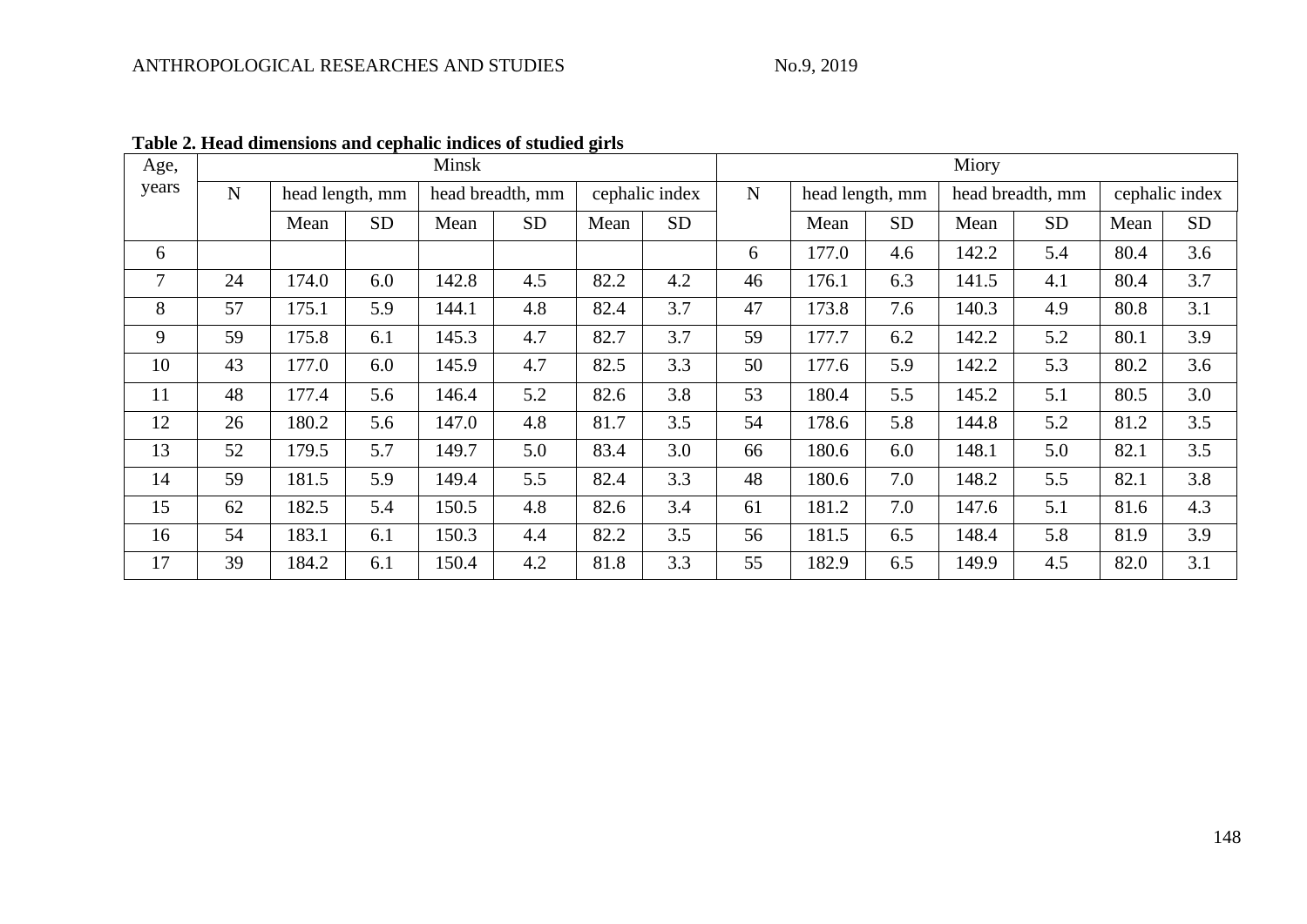| Age       | N          | Dolichocephalic          |     |              | Mesocephalic |      |           | <b>Brachycephalic</b> |      |               |     |      | Hyperbrachycephalic | Ultrabrachycephalic |      |             |
|-----------|------------|--------------------------|-----|--------------|--------------|------|-----------|-----------------------|------|---------------|-----|------|---------------------|---------------------|------|-------------|
| groups    |            | n                        | %   | 95%CI        | n            | $\%$ | 95%CI     | n                     | $\%$ | 95%CI         | n   | $\%$ | 95%CI               | n                   | $\%$ | 95%CI       |
| Minsk     |            |                          |     |              |              |      |           |                       |      |               |     |      |                     |                     |      |             |
| $7-9$     | 177        | $\overline{\phantom{a}}$ | 2.8 | $.2 - 6.4$   | 47           | 26.6 | 20.6-33.5 | 75                    | 42.4 | 35.3-49.7     | 42  | 23.7 | 18.1-30.5           | 8                   | 4.5  | $2.3 - 8.7$ |
| $10 - 12$ | 131        |                          | 3.8 | $.6 - 8.6$   | 25           | 19.1 | 13.3-26.7 | 68                    | 51.9 | 43.4-60.3     | 28  | 21.4 | 15.2-29.2           | 5                   | 3.8  | $1.6 - 8.6$ |
| 13-15     | 244        | 11                       | 4.5 | $2.5 - 7.9$  | 58           | 23.8 | 18.9-29.5 | 119                   | 48.8 | $42.6 - 55.0$ | 45  | 18.4 | 14.1-23.8           |                     | 4.5  | $2.5 - 7.9$ |
| $16 - 17$ | 148        | 10                       | 6.8 | $3.7 - 12.0$ | 43           | 29.1 | 22.3-36.8 | 64                    | 43.2 | $35.5 - 51.3$ | 27  | 18.2 | 12.9-25.2           | 4                   | 2.7  | $1.1 - 6.7$ |
| $7 - 17$  | 700        | 31                       | 4.4 | $3.1 - 6.2$  | 73           | 24.7 | 21.7-28.0 | 326                   | 46.6 | 42.9-50.3     | 142 | 20.3 | 17.5-23.4           | 28                  | 4.0  | $2.8 - 5.7$ |
| Miory     |            |                          |     |              |              |      |           |                       |      |               |     |      |                     |                     |      |             |
| $6-9$     | 156        | 9                        | 5.8 | $3.1 - 10.6$ |              | 45.5 | 37.9-53.3 | 63                    | 40.4 | 33.0-48.2     | 12  | 7.7  | $4.5 - 13.0$        |                     | 0.6  | $0.1 - 3.5$ |
| $10 - 12$ | 152        | 8                        | 5.3 | $2.7 - 10.0$ | 53           | 34.9 | 27.8-42.7 | 71                    | 46.7 | 39.0-54.6     | 18  | 11.8 | $7.6 - 17.9$        | 2                   | 1.3  | $0.4 - 4.7$ |
| $13 - 15$ | <b>178</b> | 5                        | 2.8 | $1.2 - 6.4$  | 56           | 31.5 | 25.1-38.6 | 83                    | 46.6 | 39.5-54.0     | 32  | 18.0 | 13.0-24.3           | $\overline{2}$      | 1.1  | $0.3 - 4.0$ |
| $16 - 17$ | 107        | 5                        | 4.7 | $2.0 - 10.5$ | 24           | 22.4 | 15.6-31.2 | 52                    | 48.6 | 39.3-58.0     | 26  | 24.3 | 17.2-33.2           | $\overline{0}$      | 0.0  | $0.0 - 3.5$ |
| $6 - 17$  | 593        | 27                       | 4.6 | $3.2 - 6.5$  | 204          | 34.4 | 30.7-38.3 | 269                   | 45.4 | 41.4-49.4     | 88  | 14.8 | 12.2-17.9           | 5                   | 0.8  | $0.4 - 2.0$ |

**Table 3. Frequencies of the categories of head types according to boys cephalic index values**

# **Table 4. Frequencies of the categories of head types according to girls cephalic index values**

| Age       | N     | Dolichocephalic |                  |              | Mesocephalic |      |           | Brachycephalic |      |               |     |      | Hyperbrachycephalic | Ultrabrachycephalic |       |             |
|-----------|-------|-----------------|------------------|--------------|--------------|------|-----------|----------------|------|---------------|-----|------|---------------------|---------------------|-------|-------------|
| groups    |       | n               | %                | 95%CI        | n            | $\%$ | 95%CI     | n              | $\%$ | 95%CI         | n   | %    | 95%CI               | n                   | $\%$  | 95%CI       |
|           | Minsk |                 |                  |              |              |      |           |                |      |               |     |      |                     |                     |       |             |
| $7-9$     | 140   | 4               | 2.9              | $1.1 - 7.1$  | 31           | 22.1 | 16.1-29.7 | 66             | 47.1 | 39.1-55.4     | 36  | 25.7 | 19.2-33.5           | 3                   | 2.2   | $0.7 - 6.1$ |
| $10 - 12$ | 117   | 2               | 1.7              | $0.5 - 6.0$  | 27           | 23.1 | 16.4-31.5 | 60             | 51.3 | $42.3 - 60.2$ | 26  | 22.2 | 15.6-30.6           | $\overline{2}$      | 1.7   | $0.5 - 6.0$ |
| $13 - 15$ | 173   | 3               | $\overline{1.7}$ | $0.6 - 5.0$  | 30           | 17.3 | 12.4-23.7 | 98             | 56.7 | 49.2-63.8     | 38  | 22.0 | 16.4-28.7           | 4                   | 2.3   | $0.9 - 5.8$ |
| $16-17$   | 93    | 3               | 3.2              | $1.1 - 9.1$  | 23           | 24.7 | 17.1-34.4 | 53             | 57.0 | 46.9-66.6     | 14  | 15.1 | $9.2 - 23.7$        |                     | 0.0   | $0.0 - 4.0$ |
| $7 - 17$  | 523   | 12              | 2.3              | $1.3 - 4.0$  | 111          | 21.2 | 17.9-24.9 | 277            | 53.0 | 48.7-57.2     | 114 | 21.8 | 18.5-25.5           | 9                   | 1.7   | $0.9 - 3.2$ |
| Miory     |       |                 |                  |              |              |      |           |                |      |               |     |      |                     |                     |       |             |
| $7-9$     | 158   | 9               | 5.7              | $3.0 - 10.5$ | 62           | 39.2 | 32.0-47.0 | 69             | 43.7 | 36.2-51.5     | 18  | 11.4 | $7.3 - 17.3$        |                     | 0.0   | $0.0 - 2.4$ |
| $10 - 12$ | 157   | 10              | 6.4              | $3.5 - 11.3$ | 53           | 33.8 | 26.8-41.5 | 77             | 49.0 | 41.3-56.8     | 16  | 10.2 | $6.4 - 15.9$        |                     | 0.6   | $0.1 - 3.5$ |
| $13 - 15$ | 175   | 3               | $\overline{1.7}$ | $0.6 - 4.9$  | 52           | 29.7 | 23.4-36.9 | 79             | 45.1 | 38.0-52.5     | 36  | 20.6 | 15.3-27.2           |                     | 2.9   | $1.2 - 6.5$ |
| $16 - 17$ | 111   |                 | 0.9              | $0.2 - 4.9$  | 31           | 27.9 | 20.4-36.9 | 57             | 51.4 | $42.2 - 60.5$ | 22  | 19.8 | 13.5-28.2           |                     | 0.0   | $0.0 - 3.4$ |
| $6 - 17$  | 601   | 23              | 3.8              | $2.6 - 5.7$  | 198          | 33.0 | 29.3-36.8 | 282            | 46.9 | 43.0-50.9     | 92  | 15.3 | 12.7-18.4           | 6.                  | $0$ . | $0.5 - 2.2$ |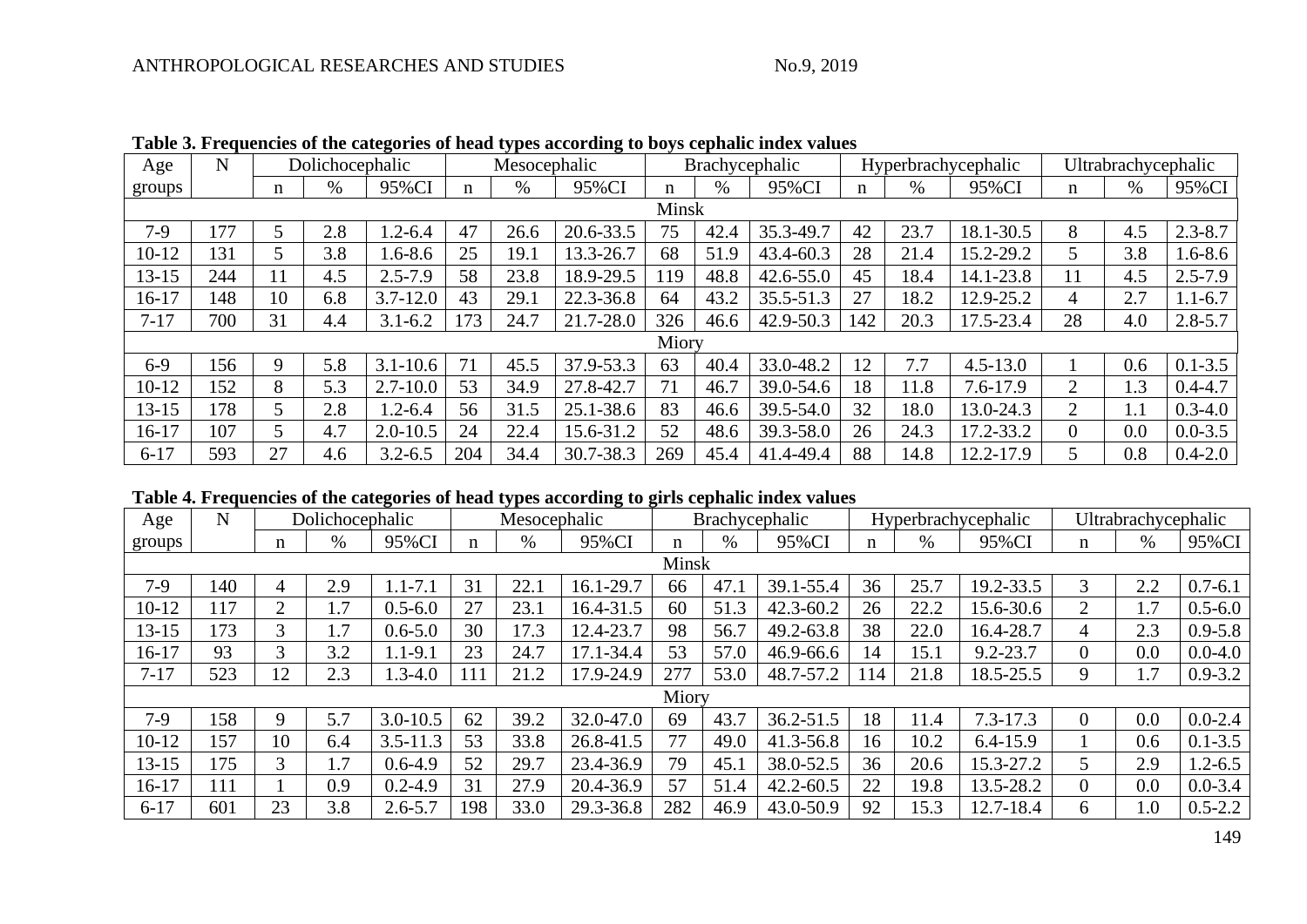### **Discussions**

The town of Miory is located in the northern part of Belarus, in the geochemical province of Poozerye, Minsk is located in the central part of Belarus. In the course of previous studies of the head size and shape of both the adult and child population of Belarus, it was found that the maximum values of the head length were observed in the Belarusians of the north region, especially in the north-west, and the minimum values – in the south of Belarus. The head breadth, on the contrary, is minimum in the north and south-east regions, and maximum in the west and in the center of the republic. Accordingly, the cephalic index is maximum in the southwest and west regions, and minimum – in the north-west and north-east (Salivon, 2011).

In our study, children of both sexes from Minsk throughout the whole period of the study had higher values of the head breadth (for boys 7–17 and girls 8–10 and 15 years old – from  $p \le 0.05$  to  $p \le 0.001$ ). Starting from the age of 13 in boys and 14 years in girls, the size of the head length of the Minsk dwellers is also greater (in boys – from  $p \le 0.05$  to  $p \le 0.001$ ). By the beginning of the definitive period (16-17 years), both young males and females of Minsk (the central region of Belarus) are distinguished by larger sizes of the head length and breadth, compared with their age mates from Miory (north-west). This may be due to different factors. Minsk is a megapolis, the center where people from all regions of Belarus come to. Due to such active population mixing, the results obtained can vary considerably. In Minsk economic prosperity is also much higher, living standards are higher, what could affect the magnitude of morphological parameters in Minsk children (their higher values).

By the size of the cephalic index from 7 to 15 years for boys (7-12 years old – from p  $\leq 0.05$  to p  $\leq 0.001$ ) and from 7 to 16 years for girls (at 8-11 years old – from p  $\leq 0.05$  to p  $\leq 0.001$ ) children from Minsk are superior to their peers from Miory. By the beginning of the definitive period, somewhat high values of the cephalic index are observed in children of Miory, compared with their age mates from Minsk. The age variability of head sizes is due to the different growth rates of the head length and breadth and regional features of this process.

The leading morphotype for the two studied groups is brachycephalic. In Miory, the frequency of occurrence of the mesocephalic head shape is slightly higher, differences reach a high level ( $p \le 0.05$ ) at 6–12 years, as well as in the in the total sample. At the same time in Miory the frequency of the hyperbrachycephalic (in children 6-9 years old of both sexes and in girls in the total sample –  $p \le 0.05$ ) and ultrabrachycephalic shape (in boys in the total sample – p  $\leq 0.05$ ) is lower compared to Minsk. This corresponds to the tendency of a slightly more elongated head shape among the population in the north of the country, compared with the regions lying to the south, which was noted earlier by researchers (Salivon, 2011; Salivon, Polina and Marfina, 1989).

The head circumference and the skull capacity as early as at the age of 3-4 are very close to the "adult" values. It is known that the head length grows more intensively than its width. This results in elongation of the braincase shape, which does not occur immediately after birth, but, as a rule, somewhat later. After 12 months, in the opinion of the overwhelming majority of authors, there comes a period of very slow decrease in the index value, which lasts until maturity. The difference in the cephalic index between six months and 20 years rarely exceeds 1.5 units of the index (Khit, 1968; Miklashevskaya, Solovyova and Godina, 1988; Salivon, Polina and Marfina, 1989).

In our case, in Miory between 7 and 17 years of age, both in boys and the girls, the average values of the cephalic index increased by 1.6 units (groups of 6 year-old children are small in number), in Minsk – decreased by 0 4-0.8. In general, there is a significant percentage of cases (slightly less than a quarter) when the head shape changes in the process of growth. It was determined that the growth process of the cranial part of the head mainly in vertical and transversal directions continues over the period of adolescence (Kuzmenko and Usovich, 2016).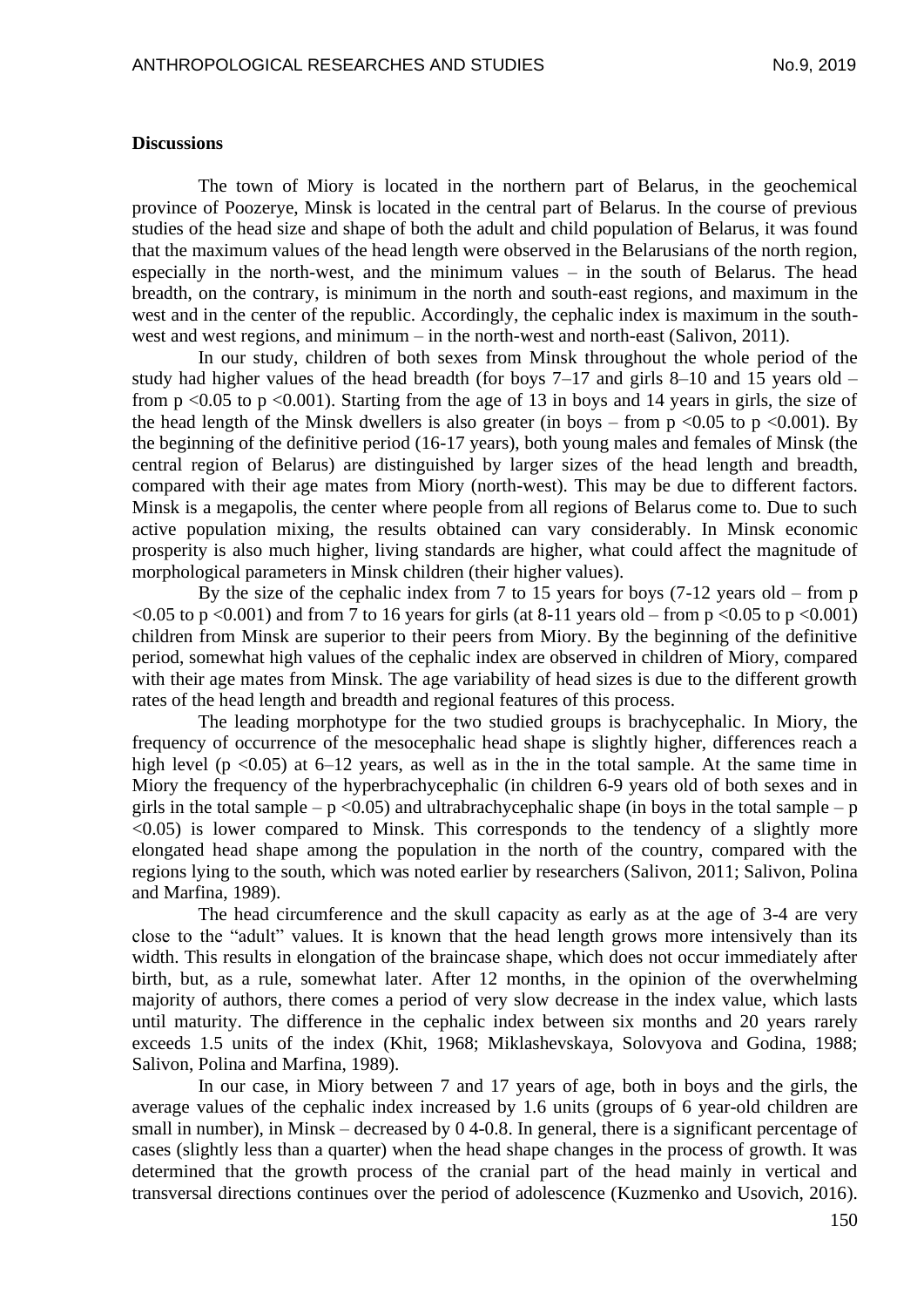Obviously, most often this process is recorded in the case when the value of the cephalic index is close to the values delimiting adjacent morphotypes.

## **Conclusions**

Thus, even within the limits of a fairly compact territory of one country, there are significant regional peculiarities in the variability of head shape indices (longitudinal and transverse diameter of the head, cephalic index). According to a longitudinal study, there was a decrease in the cephalic index between the ages of 7 to 17 in Minsk (by 0.4-0.8), and according to a transverse study, there was an increase in Miory (by 1.6).

The leading morphotype for the two studied groups is brachycephalic. In Miory, the frequency of occurrence of the mesocephalic head shape is slightly higher and the frequency of the hyperbrachycephalic and ultrabrachycephalic shape is lower compared to Minsk.

According to a longitudinal study, in 23% the head shape type between the ages of 6-7 differed from the shape between the ages of 16-17 years, usually (19.2%) it was a transition from higher values to lower values (from brachymorphic to mesomorphic shape, etc.).

The results of the longitudinal study are more informative when analyzing the dynamics of a child's development, including basic head sizes. Changes in the head shape during the growth period should be taken into account when analyzing the variability of the cephalic index. The cephalometric studies in children and adults are important to clarify the epochal and regional variability of physical development, as well as necessary for practical medicine (injuries to the skull, oral and maxillofacial surgery, etc.).

### **Acknowledgments**

The authors express their gratitude to Associate Professor, Cand. Sc. (History) V. Marfina, who also participated in the comprehensive study of the schoolchildren performed in the town of Miory, Vitebsk Region.

# **Bibliography**

- 1. Akinbami, B.O., 2014. Measurement of Cephalic Indices in Older Children and Adolescents of a Nigerian Population. *BioMed Research International*, [e-journal] 8(2014), 5 pages, http://dx.doi.org/10.1155/2014/527473.
- 2. Alekseev, V.P., 1972. *In search of ancestors.* Moscow: Soviet Russia. [In Russian]
- 3. Bunak, V.V., 1941. *Anthropometry.* Moscow: Uchpedgiz. [In Russian]
- 4. Franco, F.C.M., Araujo, T.M., Vogel, C.J. and Quintão, C.C.A., 2013. Brachycephalic, dolichocephalic and mesocephalic: Is it appropriate to describe the face using skull patterns? *Dental Press J Orthod,* May-June; 18 (3), pp. 159-163.
- 5. Khit, G.L., 1968. Age variability of racial traits in the adult state. In: G.F. Debets and Y.Y. Roginsky (Ed.) *Problems of the evolution of man and his races.* Moscow: Science, pp. 124- 227. [In Russian]
- 6. Kouchi, M., 2000. Brachycephalization in Japan has ceased. *Am J Phys Anthropol.*, 112 (3), pp. 339–347.
- 7. Kuzmenko, E.V. and Usovich, A.K., 2016. Kefalometric characteristics of men of military age living in the Republic of Belarus*. Military medicine*, 2, pp. 48-52. [In Russian]
- 8. Miklashevskaya, N.N., 1968. Sex differences in the growth of the head and face in children and adolescents. *Questions of anthropology,* 29. pp. 59-71. [In Russian]